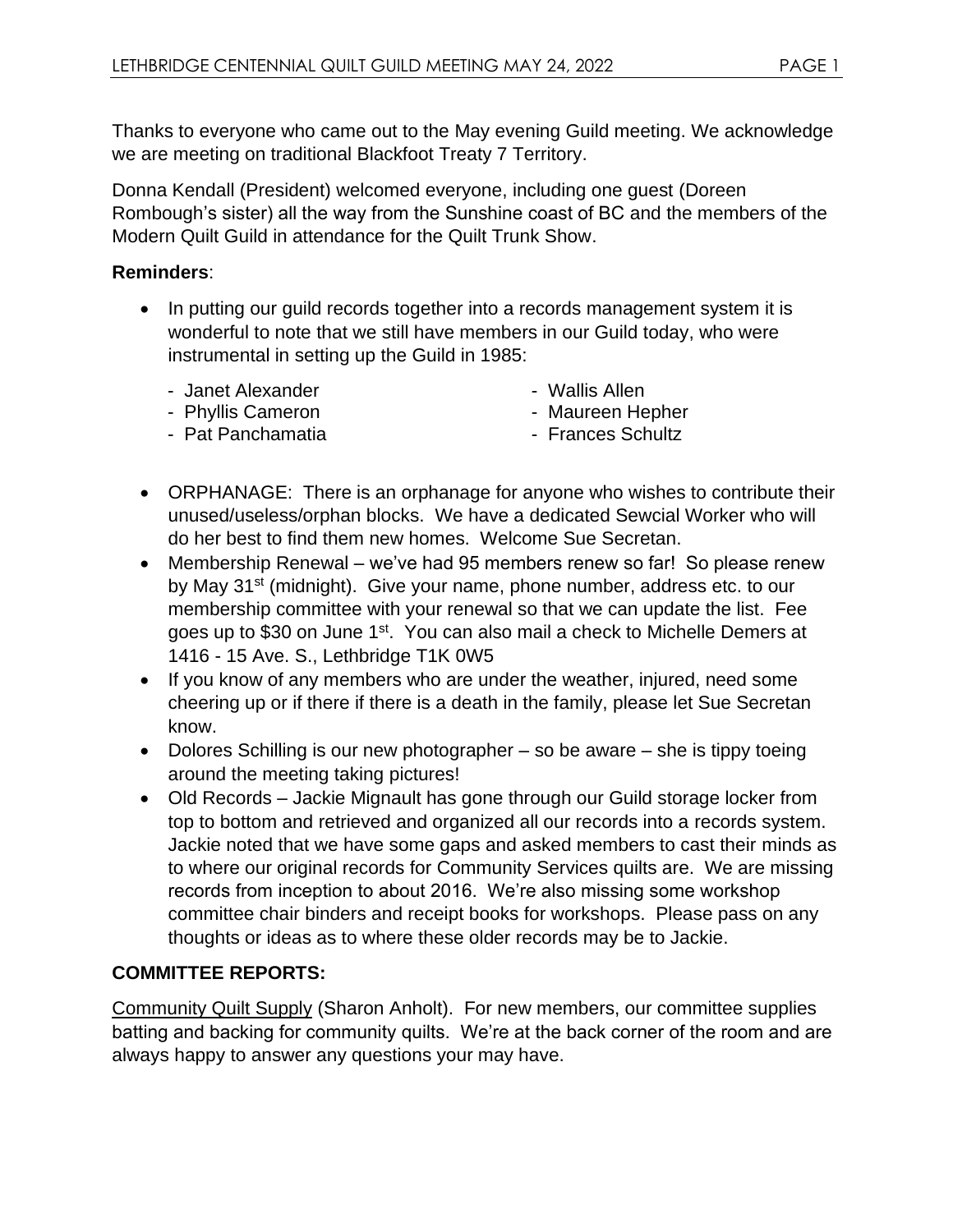- We have several members who donate their long-arm services (time and thread) to quilt community quilts. As you know costs are going up for fabrics, batting, and thread. So please, when using the services of our long-arm members, please tip them to help with the cost of the thread. On behalf of Audrey Christiansen, Lynn Perron and myself, it has been a pleasure to be on this committee, even during COVID when we moved the supplies into my garage for curbside service! Sharon introduced the new members of the committee: Judy Gilmour, Linda Killoran and Darlyn Davies.
- Judy unveiled a potential pattern for the next Community Supply Sew Day it is a fabulous disappearing pinwheel/hourglass that could be configured in a number of creative ways. Darlyn showed a top made from blocks (three sizes). She choose a theme for her sample, but it would go together very easily and is perfect for scraps.

## Festival of Quilts (Val Beasley)

• Thanks to all who registered to attend the Postcard and Rosette making workshop on August 27, 2022 at Parkbridge Estates Hall. There is room and time for more ladies to register if you would like to participate. Just contact Val at: vmbeasley@shaw.ca as she has a registration list going. Val will be sending out more information following the Festival of Quilts committee meeting in June."

#### **OTHER BUSINESS**

#### **Saturday Meetings:**

- Donna Kendall noted that we cannot change the meeting date this is fixed in our Bylaws as currently written – the  $4<sup>th</sup>$  Tuesday of every month. However this does not always work as CASA schedules their AGM on one of these Tuesdays, etc. We will leave Saturday meetings for now. The October and November meetings will be held on Tuesdays.
- Library
- We do not have a Library Committee. Connie Chaplin, Wendy Bushell, Michelle Demers, and Nadine Crowchild formed an ad-hoc committee to review options for the Library and will bring back a Plan A to present to the membership.

#### **NEW BUSINESS**

- Bylaws Connie and Donna will review the Bylaws. Donna asked for a member to volunteer to be our Parliamentarian to help keep us on track with by-laws and "parliamentary" procedure. Any changes to the Bylaws will require a special meeting (which can be held on a regular meeting day), with appropriate notification.
- ACTION if anyone is interested in helping in this role, please contact Donna Kendall or Connie Chaplin.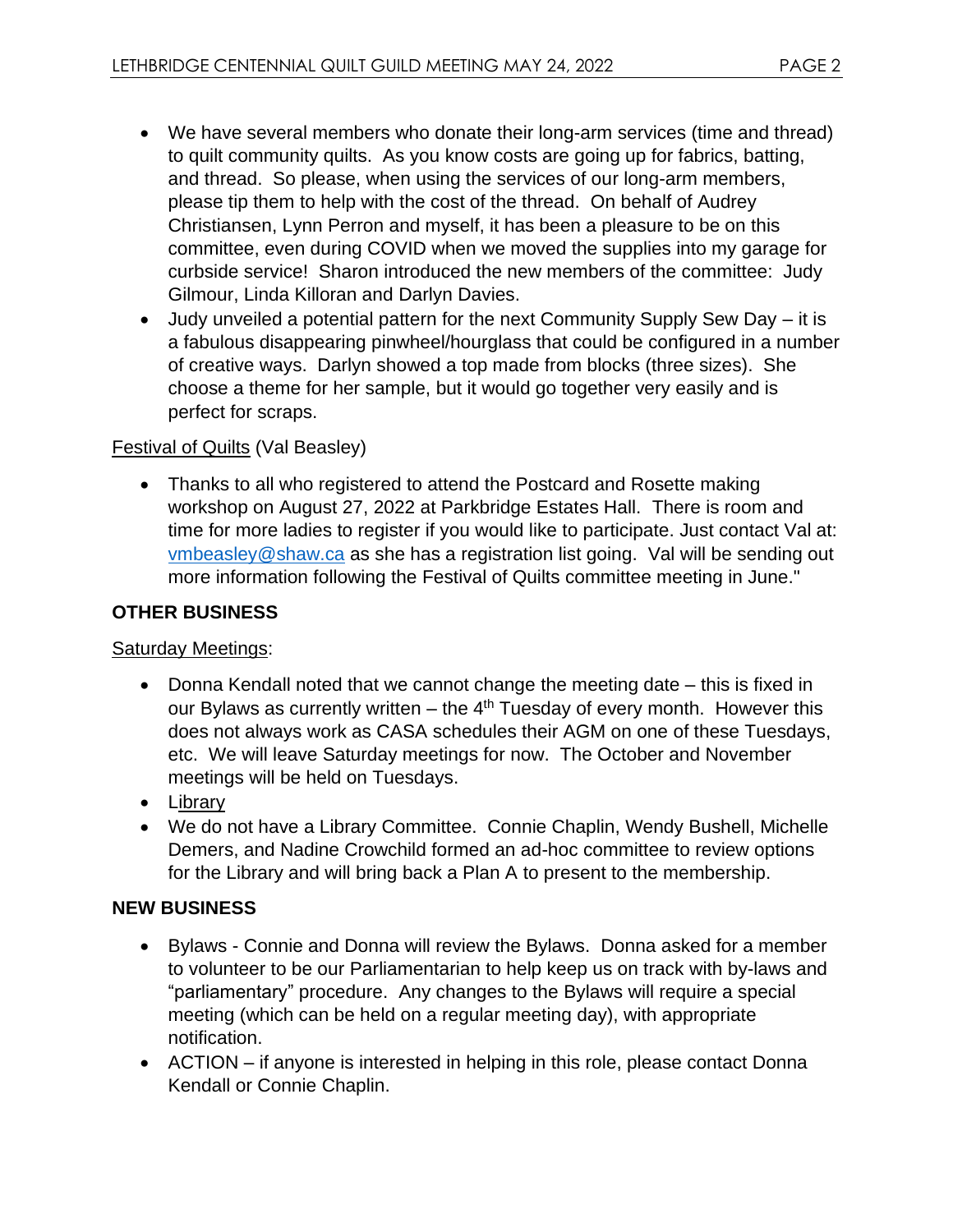#### Retreat at Coyote Flats, in Picture Butte (Kaye Borthwick).

• The retreat is booked for three days: July 26,  $27<sup>th</sup>$  and  $28<sup>th</sup>$ . You can come for one two or three days. It is your choice. There are ten (10) spots left. The rate is \$30 (please see Kaye to pay or drop her an email kwilting@shaw.ca.

## **PROGRAM** (Judy Barnett)

- Judy brought some cute little hearts to encourage us to support the "I found a Quilted Heart" initiative. I Found A Quilted Heart | #IFAQH The purpose is to brighten the day of a stranger. There is no pattern or directions on how to make a heart. Hearts are made out of fabric, and most are about the size of the palm of an adult's hand. The City of Lethbridge has given their approval. Judy noted that these little fabric hearts can be placed in public places only, such as parks, along hiking and bike trails, community bulletin boards etc.
- If you are interested in participating, please bring some next month's meeting. Judy has labels for the quilted hearts.
- Challenge June meeting: One Meter Fabric Exchange "Fold It, Snip It, Rip It, Drop It, Pass It. Judy provided an overview to this challenge

Here is how to start:

- 1. Everyone is to bring one meter of BATIK fabric that you LOVE. The reason you need to love it is because you will take home 1/2 meter of this piece. It will be the largest piece of your seven-piece collection.
- 2. Have everyone bring a small pair of scissors.
- 3. We form groups sit or stand in a circle.
- 4. Start by opening u the one meter of fabric with the selvage edge at the top and bottom.
- 5. The name of the game is this for each round of the exchange: "Fold It Snip It – Rip It – Drop It – Pass It"
- 6. Keep one 1/2 meter and pass the other 1/2 meter to the person on the right.
- 7. You will now be in possession of new 1/2 meter of fabric.
- 8. From here on out, always hold the fabric in your two hands with the LONGEST side across the top.
- 9. Repeat "Fold It Snip It Rip It Drop It Pass It"
- 10.Repeat until the sixth piece is ripped into about a 4" x 5" rectangle.
- 11.Pass the seventh piece and now you are done!

You will now be the proud owner of 7 pieces approximately measuring:

- 1/2 meter (your original color)
- Fat Quarter (~18" x 22") (width of Batiks vary so sizes may vary for FQ)
- $1 11" \times 18"$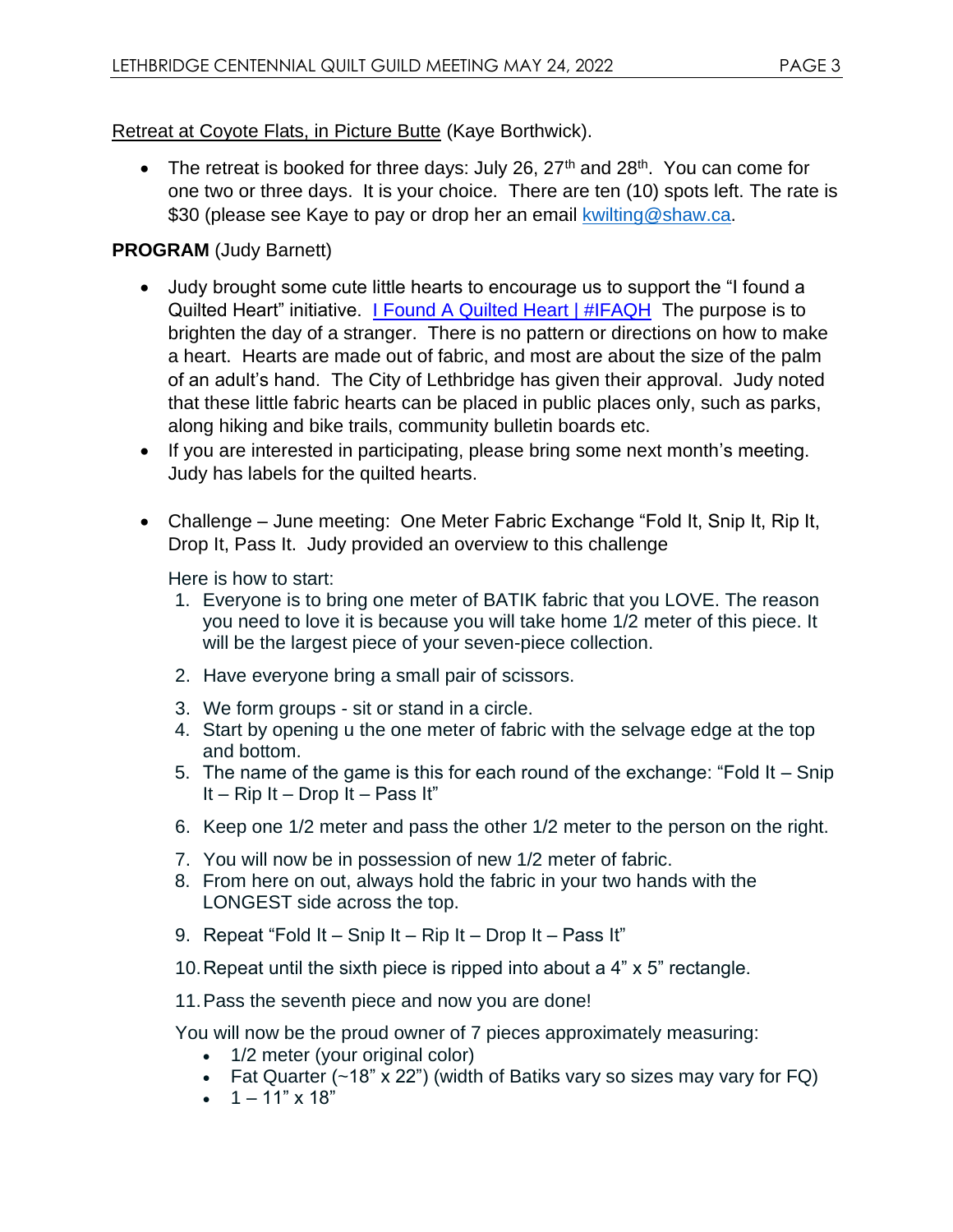- $1 9" \times 11"$
- $1 5$  1/2"  $\times$  9
- $2 4$  1/2"  $\times$  5 1/2"
- One-Yard Fabric Exchange and Challenge | Heirloom Creations

Over the summer you can use these pieces for a project and bring to the September meeting.

Please bring your 1m piece of BATIK fabric to the June meeting.

- Quilt room Tours These are just great for our meetings. We all love seeing each other's sewing rooms. Just take some pictures and send to Sue Nagy (sgn@telus.net) and she will coordinate the presentation with Judy.
- Festival of Quilts signs for your vehicle (back window). Judy still has some signs left. If you are interested in helping to promote the quilt show, just contact Judy.
- Contest for Postcards and Rosettes. We're going to organize a viewer's choice for postcards and rosettes. There will be a \$30 cash prize for the viewer's choice postcard and \$30 cash prize for viewer's choice rosette.

#### **PROGRAM – MODERN QUILT GUILD TRUNK SHOW** (Kathy Witdouck)

- Kathy introduced the members of the Modern Quilt Guild (Kathy Oliver, Sheena Boes, Terry Forbes, Deb Cartwright, Jane Regehr, Anthea Naylor, Jen Giesbrecht, Lorraine Butt, Sherry Walker, Diane Rosetti)
- The Lethbridge MQG has 15 members at present. The Guild meets the first Tuesday of each month in Fabric Fusion's classroom. They hold two workshops each year and undertake two to three guild projects. Kathy explained the difference between traditional quilts, art quilts and modern quilts. Modern Quilts are primarily functional and inspired by modern design. Modern quilters work in different styles and define modern quilting in different ways, but several characteristics often appear which may help identify a Modern Quilt. These include but are not limited to: use of bold colors and prints, high contrast and graphic areas of solid colors, improvisational piecing, minimalism, expansive negative space, and alternate grid of work. *Modern Traditionalism* or the updating of classic quilt designs is also often seen in modern quilting.
- The trunk show was organized by elements:
	- $\circ$  Improv three quilts displayed these techniques
	- $\circ$  Negative space these quilts demonstrated how negative space draws you eye along the design, and how negative spaces (usually larger areas of a solid color or tones of that color) are used to accent the design and brighter colored fabrics used.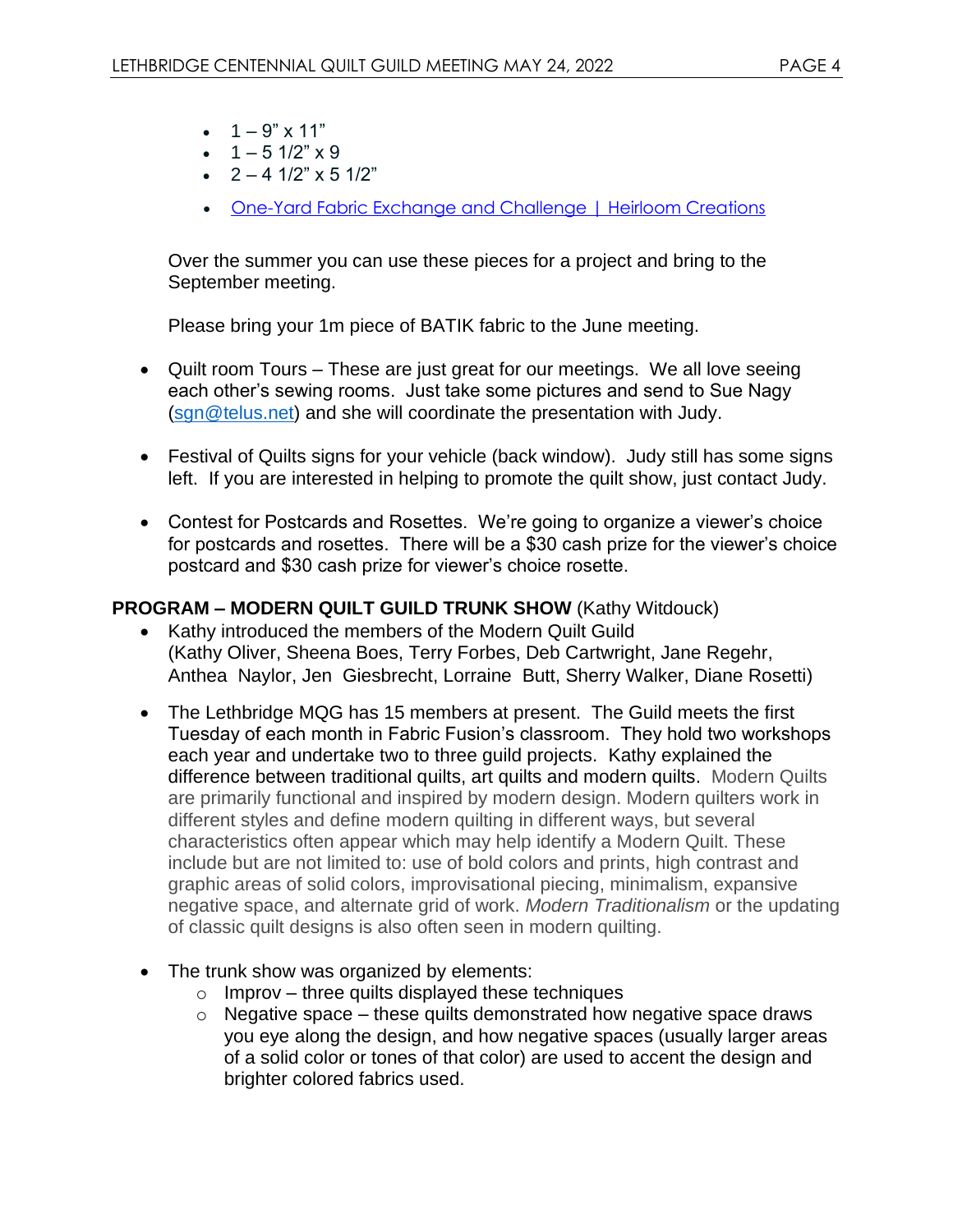- $\circ$  No borders modern quilts do not have borders as the design is strong enough to stand on its own.
- $\circ$  Asymmetric design the lack of symmetry
- o Graphic design
- o Alternative grid work (Susan Mandu class)
- o Exaggerated scale
- $\circ$  Minimalism use of large negative space with sparse design of color
- $\circ$  Texture demonstrated through the use of very dense graphic quilting
- $\circ$  Use of color theory e.g. low volume fabric colors, or analogous colors
- We appreciated seeing the MQG's amazing quilts and thank them for the time to organize and present this dazzling trunk show.

**Prize Draws** – great work by the Committee again!

This month's prizes were purchased from Chicken Feed Quilts and Fabric Fusion.

Free Ticket Draw – Door prize

⎯ Beverage Container Winner: Barb Thomsen

- FQ bundle. Winner: Sue Nagy

Loonie Draws (two prizes purchased from Fabric Fusion, and a bundle of hand dyed Fat Quarters donated by Jackie Mignault

Also Ran Prizes – 5 mystery prize bag winners. Members agreed they like the Also Ran Prizes and want to see this continued.

# **SHOW & SHARE**

- 1) Sharon Anholt Finished quilts for Ukrainian family (mom and two girls) a. Beautiful quilts by Willie Schaupmeyer; Kay Henke, and Janet Farries
- 2) Ruth Atwood king size quilt for Habitat for Humanity. It was quilted by Lynn Gibson, backing provided by Jackie Mignault, Ann did the binding
- 3) Donna Kendall one block wonders in Aussie fabrics for the upcoming Quilt Show – Medicine Hat. We chuckled over Donna's explanation of the error in her quilt – but it made the quilt look more interesting!
- 4) Judy Barnett Quilt as you go. All sorts of colorful blocks put together in strips.
- 5) Sue Secretan
	- a. scrapology quilt incorporating negative space and patch block work
	- b. Butterfly garden in creams/greens and bows. Michelle Zobel quilted both quilts
- 6) Lynn Gibson Habitat for Humanity Quilt utilizing the wedge block pattern from community quilts sew day
- 7) Sheena Boes
	- a. first quilt started with a block exchange in which she also incorporated orphan blocks